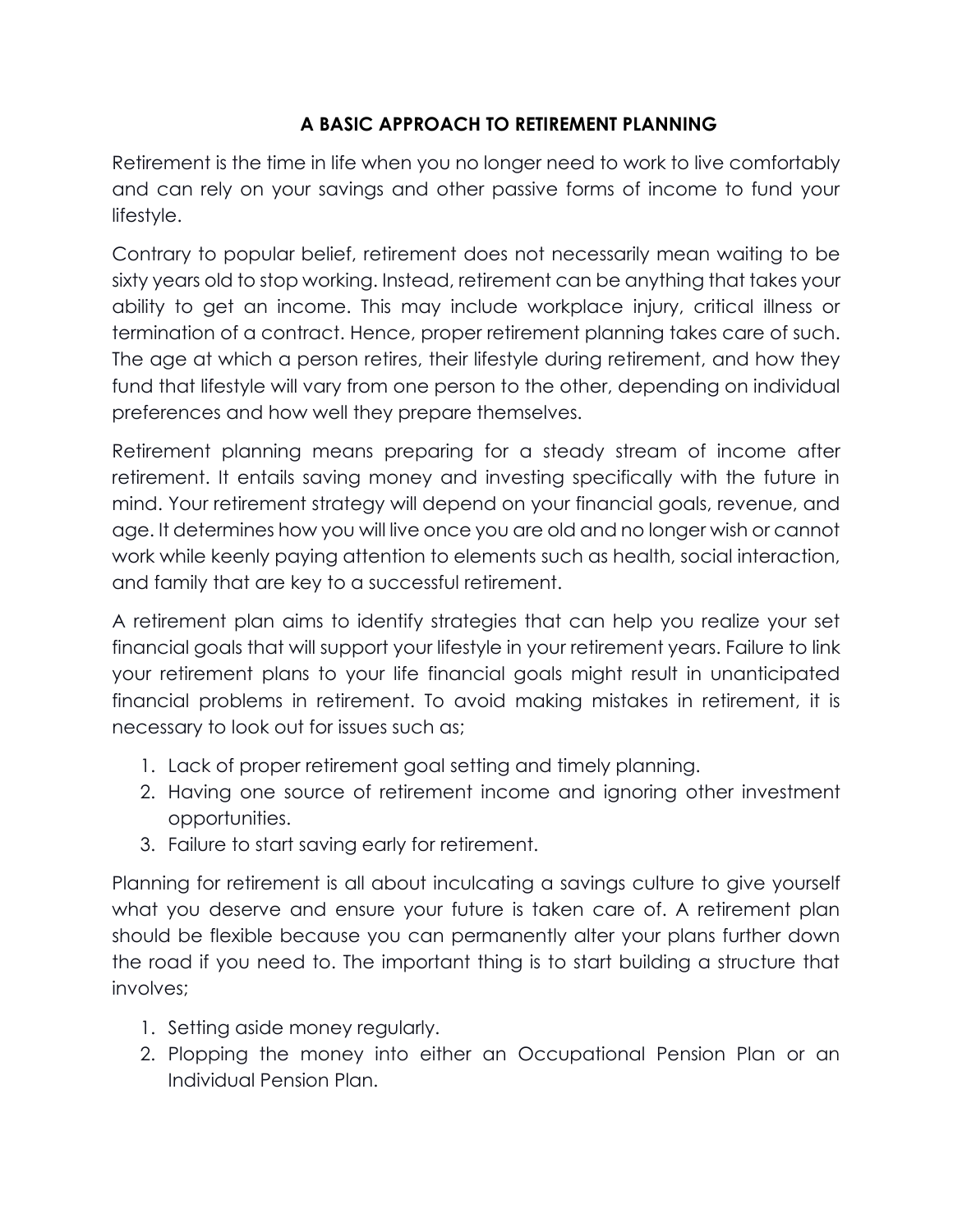3. Aside from the money sitting in your retirement plan, identify an investment company that will manage your money and helps you select suitable investment options.

Money is undoubtedly essential, and a stable source of income is critical to a happy retirement.

## *Budgeting For Retirement*

A good budget is a key to successful saving in retirement; this involves outlining the money you will expect to have, the bills and necessities that will need to be taken care of, and any other unexpected expenses. Retirement comes with distinct phases with different spending and expenditure priorities/needs. A wellplanned budget plan includes:

- Assets to fund retirement,
- Guaranteed income,
- Essential expenses like food, and
- Discretionary expenses like travel and hobbies.

Budgeting requires you to determine how much you should be saving to meet your retirement goals. These goals should cover the annual expenses you anticipate in retirement and any significant purchases after you retire. The amount you want to spend in retirement determines the amount you need to save each year before retirement. Other things that increase the amount you need to keep are significant purchases or expenses consequently, and it is important to;

- 1. To determine how much you must save before retirement, you must first estimate the amount you will need to spend each year. If your retirement expenses are going to be significant, then your savings will also have to be large.
- 2. Consider the income you currently have, write down all your sources of income and how much you plan on saving; diversifying your retirement investment portfolios will also contribute to your retirement income.
- 3. Establish a savings pattern that accommodates a changing lifestyle and expenses. Make early, regular contributions to your retirement plan depending on your choice of a pension plan, IPP, or DC.

A retirement budget will allow you to track how much you are spending and spread your savings out to live the lifestyle you want.

## *Importance of a Retirement Plan*